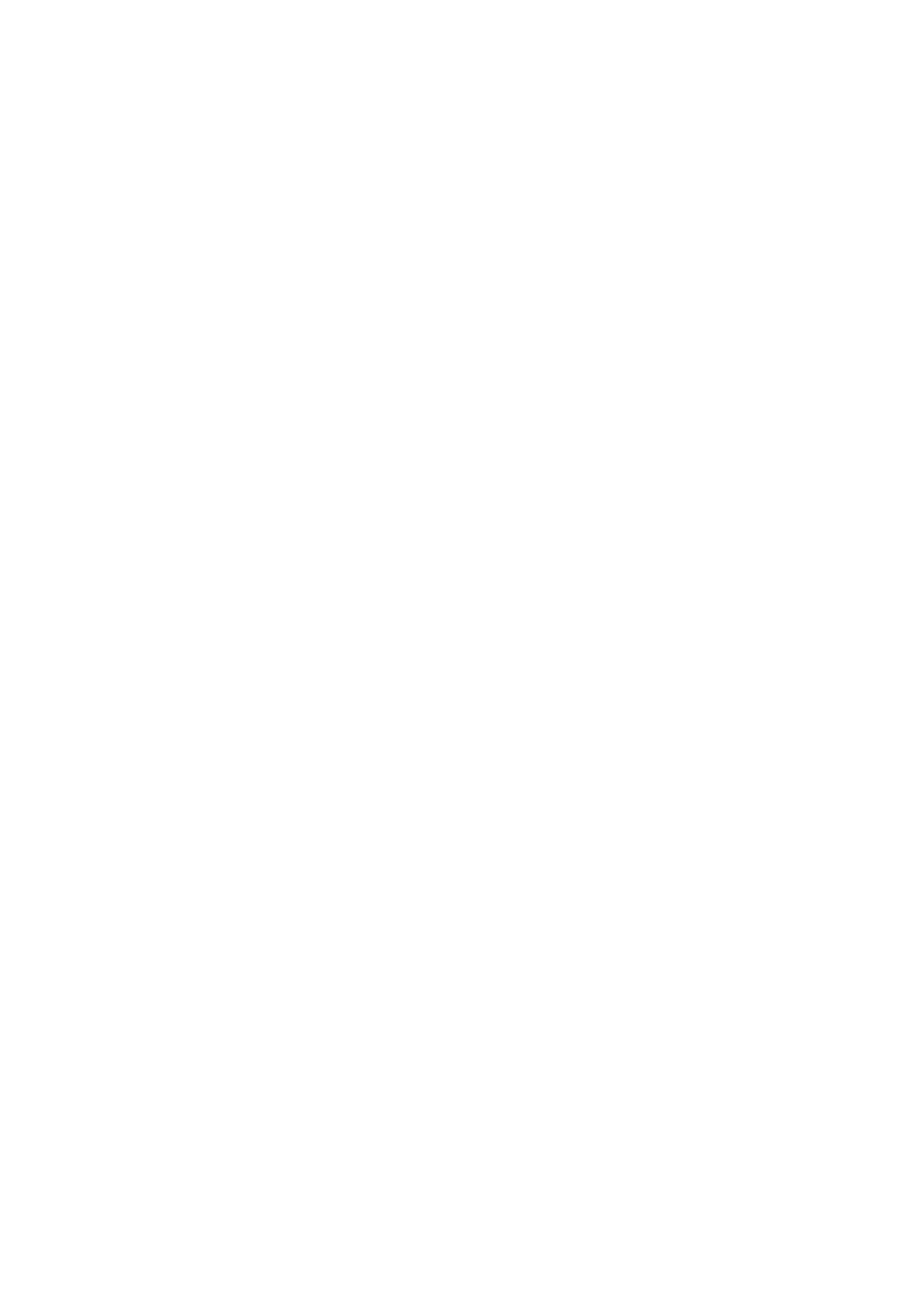*I certify that this public bill, which originated in the Legislative Assembly, has finally passed the Legislative Council and the Legislative Assembly of New South Wales.*

> *Clerk of the Legislative Assembly. Legislative Assembly, Sydney, , 2013*



New South Wales

## **Road Transport Amendment (Licence Disqualification on Conviction) Bill 2013**

Act No , 2013

An Act to amend the *Road Transport Act 2013* in relation to the period of disqualification from driving imposed on conviction for an offence.

*I have examined this bill and find it to correspond in all respects with the bill as finally passed by both Houses.*

*Assistant Speaker of the Legislative Assembly.*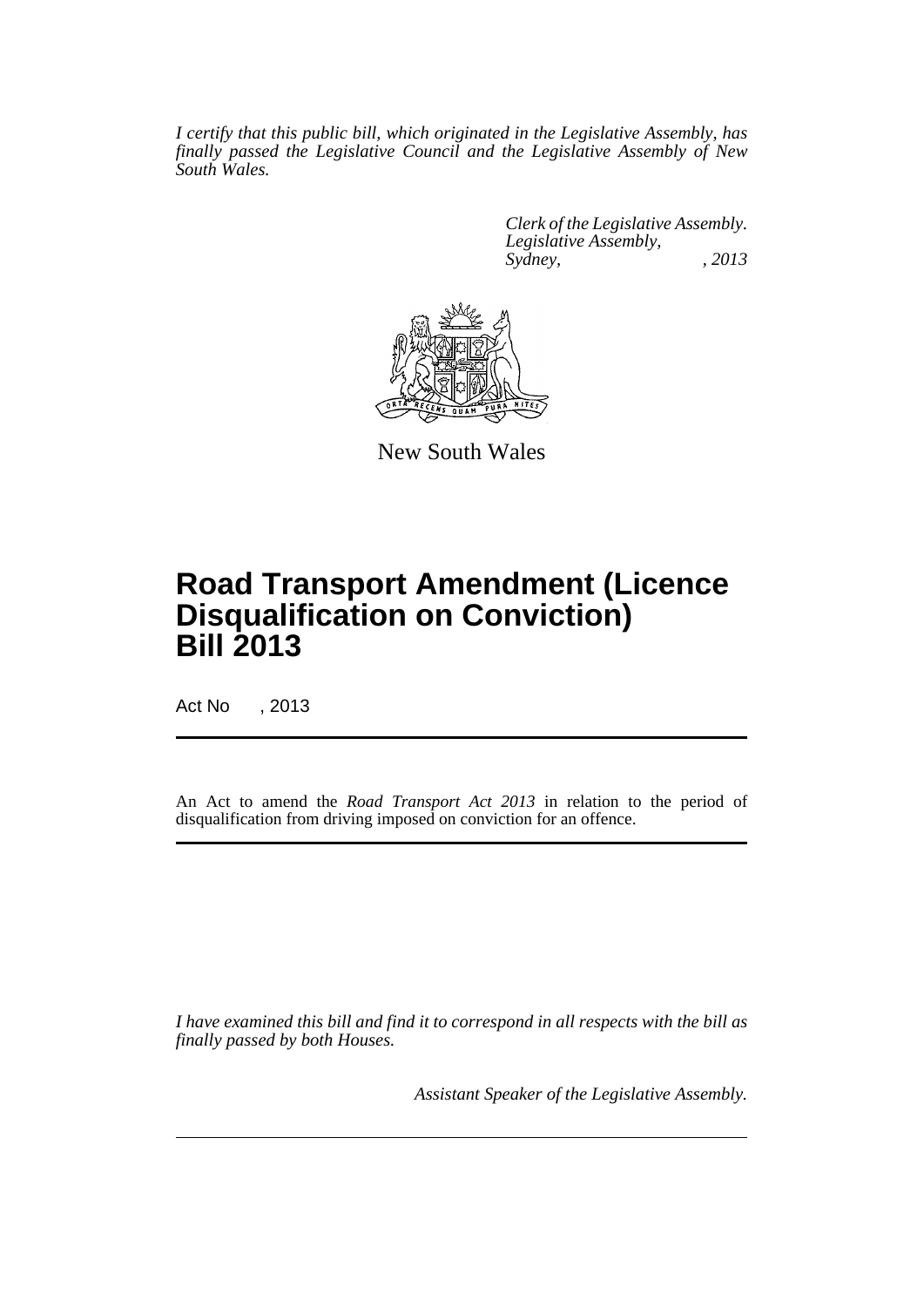#### <span id="page-3-0"></span>**The Legislature of New South Wales enacts:**

#### **1 Name of Act**

This Act is the *Road Transport Amendment (Licence Disqualification on Conviction) Act 2013*.

#### <span id="page-3-1"></span>**2 Commencement**

This Act commences on a day to be appointed by proclamation.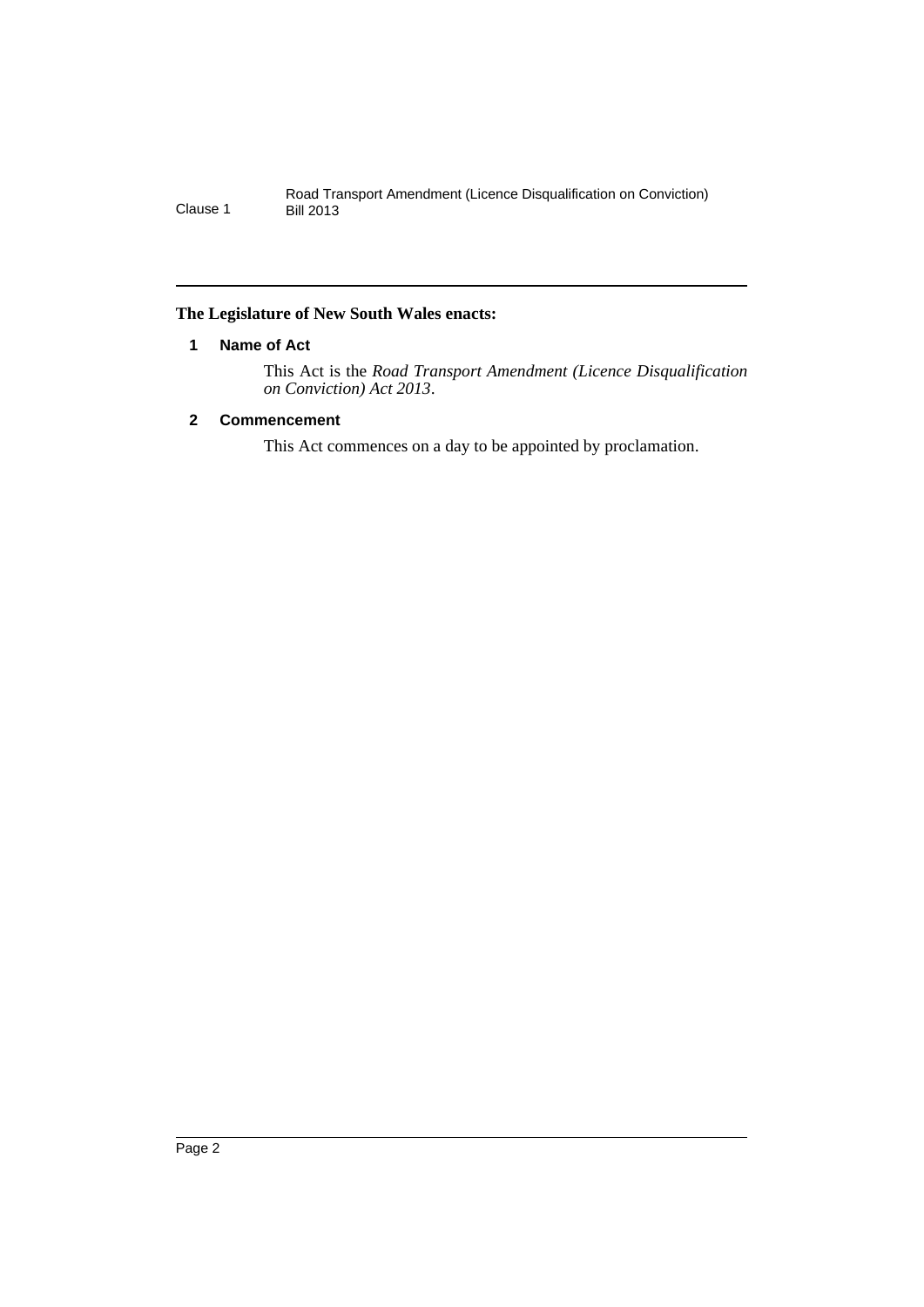Road Transport Amendment (Licence Disqualification on Conviction) Bill 2013

Amendment of Road Transport Act 2013 No 18 Schedule 1

### <span id="page-4-0"></span>**Schedule 1 Amendment of Road Transport Act 2013 No 18**

#### **Section 206A**

Insert after section 206:

#### **206A Effect of imprisonment on period of disqualification**

(1) In this section:

*major disqualification offence* means:

- (a) a major offence, or
- (b) an offence against section 115 or 116 (2).

*sentence* does not include:

- (a) a suspended sentence, or
- (b) a sentence (or any part of a sentence) that is to be served in the community or by way of home detention.
- (2) This section applies to a person who is, after the commencement of this section:
	- (a) disqualified from holding a driver licence for a specified period as a consequence of the person being convicted by a court of a major disqualification offence (whether or not the disqualification is imposed by an order of a court), and
	- (b) sentenced to imprisonment as a result of that conviction.
- (3) The specified period of disqualification of the person is extended (by the operation of this section) by any period of imprisonment under that sentence that is served after the commencement of the disqualification.
- (4) For the purposes of this section, a period of imprisonment does not include any period that the person has been released on parole.